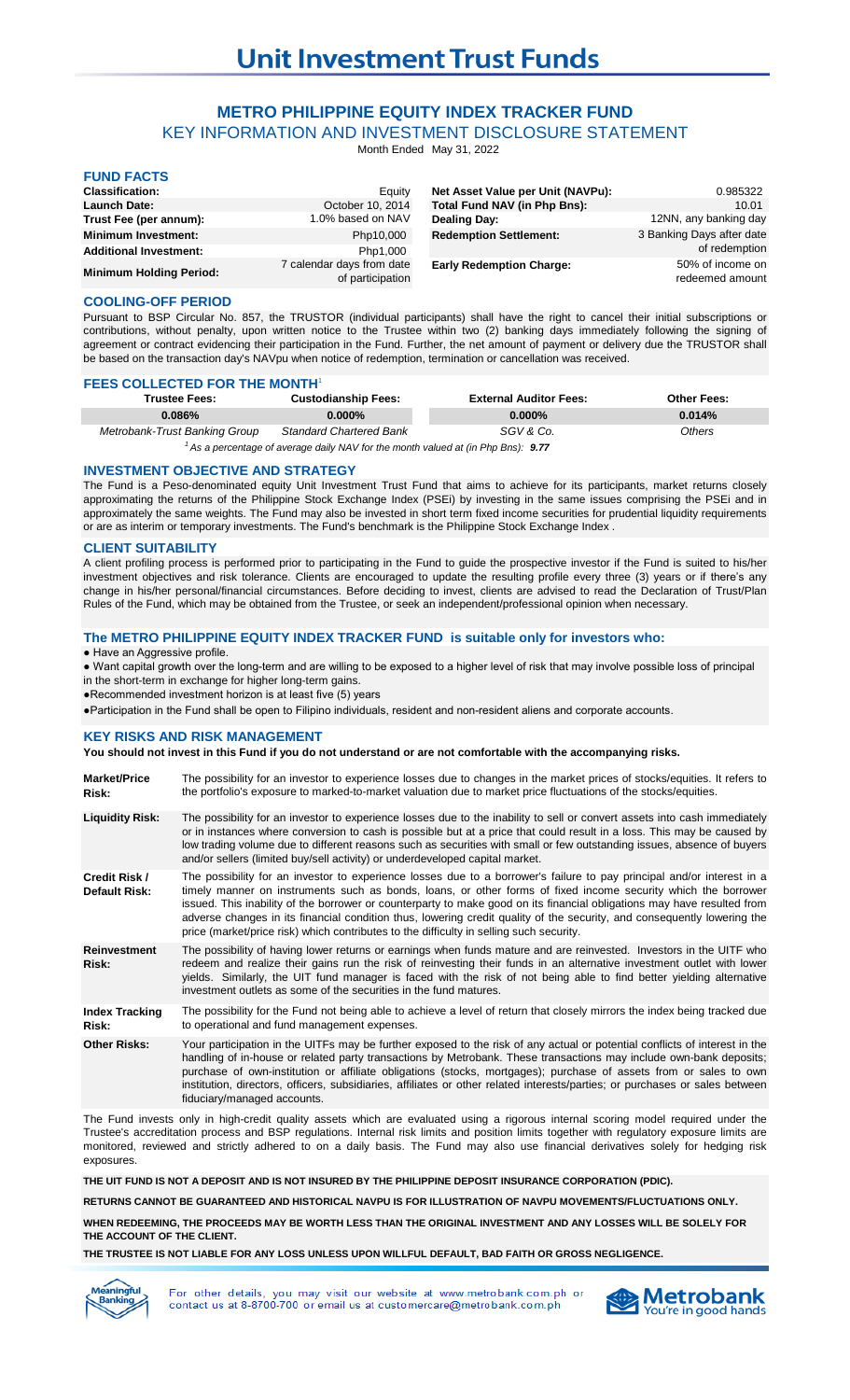#### **FUND PERFORMANCE AND STATISTICS as of May 31, 2022**

*(Purely for reference purposes and is not a guarantee of future results)*



#### **NAVPu GRAPH NAVPu OVER THE PAST 12 MONTHS**

**Highest** 

1.076727

| Lowest                                                                        | 0.900087 |
|-------------------------------------------------------------------------------|----------|
| <b>STATISTICS</b><br><b>Weighted Average Duration</b><br>$(in \text{ years})$ | N/A      |
| Volatility, Past 1 Year (in %) <sup>2</sup>                                   | 16.69%   |
| Sharpe Ratio <sup>3</sup>                                                     | 0.14     |
| Information Ratio <sup>4</sup>                                                | 1.50     |
| Tracking Error <sup>5</sup>                                                   | 0.29%    |

*<sup>2</sup>Volatility measures the degree to which the Fund fluctuates vis-à-vis its average return over a period of time. The lower the number, the more stable the Fund's return is relative to its average return over time. Starting December 2017, computation is based on the annualized standard deviation of monthly returns.* 

*<sup>3</sup>Sharpe Ratio is used to characterize how well the return of a Fund compensates the investor for the level of risk taken. The higher the number, the better.*

*4 Information Ratio measures reward-to-risk efficiency of the portfolio relative to the benchmark. The higher the number, the higher the reward per unit of risk.*

*<sup>5</sup>Tracking Error measures the deviation between the Fund's return and benchmark return since the Fund's inception. The lower the number, the more aligned the Fund's return is with the benchmark.* 

### **CUMULATIVE PERFORMANCE**

|                  | 1 Month          | 3 Months   | <b>6 Months</b> | Year   | 3 Years     | 5 Years     | <b>Since</b>     |
|------------------|------------------|------------|-----------------|--------|-------------|-------------|------------------|
|                  |                  |            |                 |        |             |             | <b>Inception</b> |
| <b>Fund</b>      | $^{\circ}$ .041% | $-6.327\%$ | $-4.818%$       | 3.456% | $-12.706\%$ | $-10.401\%$ | .468%            |
| <b>Benchmark</b> | 0.645%           | $-8.303\%$ | $-2.481%$       | 2.205% | $-14.998\%$ | $-13.557\%$ | $-6.419%$        |

# **PORTFOLIO COMPOSITION** TOP 10 HOLDINGS<br>Allocation 29 of Fund Name

**Sector Holdings** 9. Telecomponent and 22.53% 9.<br>Telecomponent and 22.53% 9. Telecomponent and 22.53% 9. Telecomponent and 22.53% 9. Telecomponent and 22.53% 9. Properties 19.14% and 19.14% and 19.14% and 19.14% and 19.14% and 19.14% and 19.14% and 17.38% and 17.38% and 1 **Financials** Services 15.84% Industrials 15.11%

| <b>Allocation</b>                                              | % of Fund                       | <b>Name</b> | % of Fund |
|----------------------------------------------------------------|---------------------------------|-------------|-----------|
| Equities                                                       | 99.53%                          | 1. SM       | 13.64%    |
| <b>Time Deposits</b>                                           | 0.56%                           | 2. SMPH     | 10.84%    |
| Cash                                                           | $-0.41%$                        | 3. BDO      | 7.08%     |
| Other Receivables - Net of Liabilities <sup>6</sup>            | 0.33%                           | 4. ALI      | 6.38%     |
| $6$ Includes accrued income from investments, receivables from |                                 | 5. ICT      | 6.21%     |
| brokers/counterparties and unpaid expenses.                    |                                 | 6. BPI      | 5.89%     |
|                                                                |                                 | 7. AC       | 5.35%     |
|                                                                |                                 | 8. JGS      | 4.51%     |
| <b>Sector Holdings</b>                                         |                                 | 9. TEL      | 4.29%     |
| Holdings                                                       | 32.53%                          | 10. AEV     | 3.86%     |
| Document of the state of the state                             | $\overline{10}$ $\overline{10}$ |             |           |

#### **RELATED PARTY TRANSACTIONS**

| <b>Related Party</b> | <b>Transaction</b>            | <b>Market Value</b><br>(in Php Mns) |
|----------------------|-------------------------------|-------------------------------------|
| <b>MBTC</b>          | <b>Time Deposit Placement</b> | 2.70                                |
| <b>MBTC</b>          | <b>Shares of Stock</b>        | 326.61                              |
| <b>GT Capital</b>    | <b>Shares of Stock</b>        | 130.90                              |
| MPI                  | Shares of Stock               | 116.51                              |

*Investments in the said outlets were approved by the Trust Committee. Likewise, all related party transactions are conducted on an arm's length and best execution basis and within established limits.*



For other details, you may visit our website at www.metrobank.com.ph or contact us at 8-8700-700 or email us at customercare@metrobank.com.ph